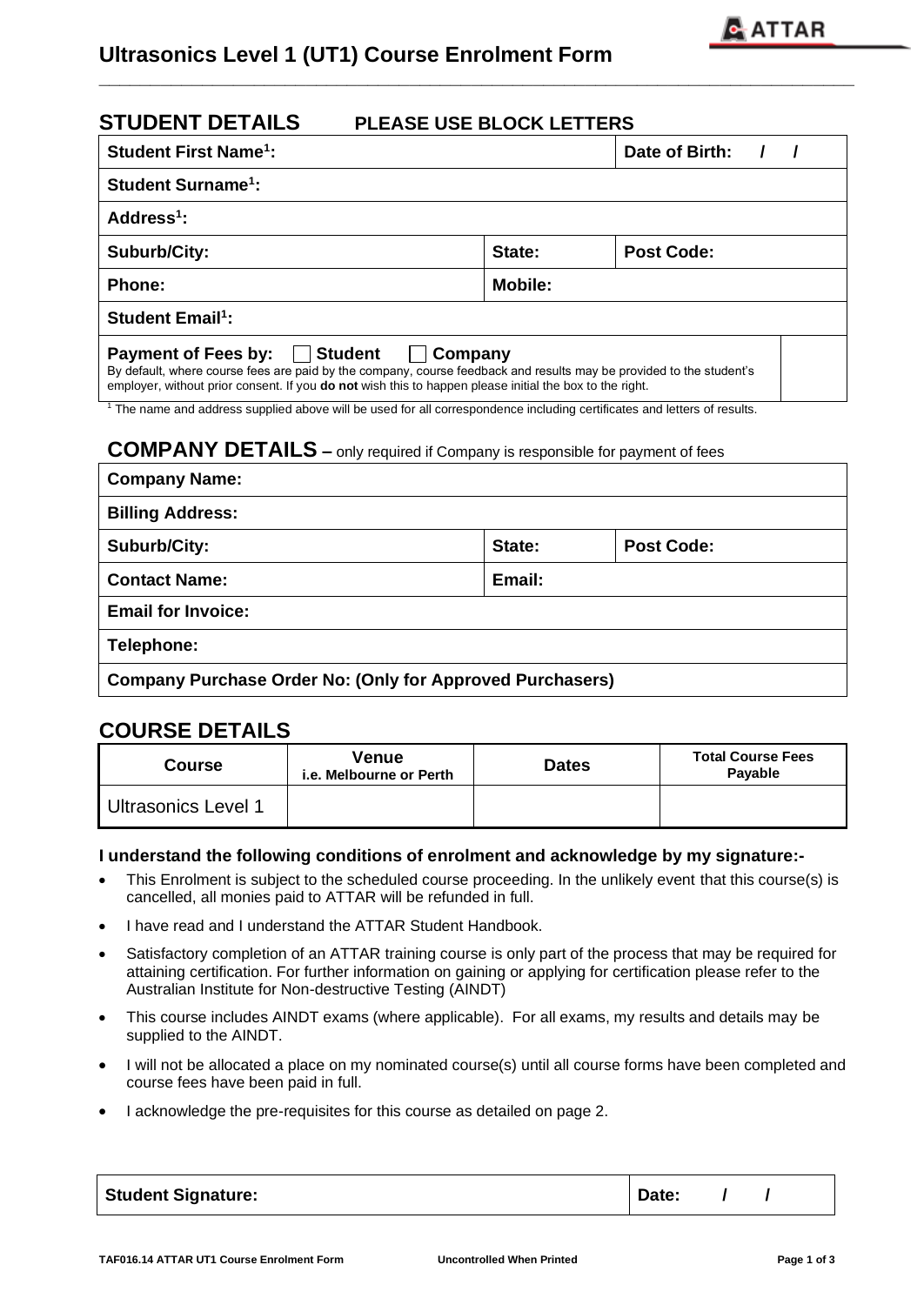

| <b>Student name:</b><br>Date of birth: |
|----------------------------------------|
|----------------------------------------|

**\_\_\_\_\_\_\_\_\_\_\_\_\_\_\_\_\_\_\_\_\_\_\_\_\_\_\_\_\_\_\_\_\_\_\_\_\_\_\_\_\_\_\_\_\_\_\_\_\_\_\_\_\_\_\_\_\_\_\_\_\_\_\_\_\_\_\_\_\_\_\_\_\_** 

### **PRE-REQUISITE INFORMATION – for ISO9712 TRAINING AND ASSESSMENT**

- Math Basic Math Skills including Algebra
- Materials Technology (or a knowledge of materials processes)

#### **The Student listed above hereby declares that:**

#### **Ultrasonics Level 1:**

- I understand that this course requires basic maths knowledge, Materials Technology (or a knowledge of materials processes).
- I have completed the Maths Pre-requisite Worksheets located at [www.attar.com.au](http://www.attar.com.au/) or included in the Training Pack and may be required to present them to ATTAR.
- I understand that on the commencement of the course I will be examined on my basic maths knowledge to confirm suitability to attend the course, and may be removed from the course if my knowledge is deemed inadequate.

#### **Equipment:**

ATTAR is able to supply all equipment requirements for the above courses; however some students prefer to be trained and assessed on their own equipment. Please indicate below if you would prefer to bring your own equipment.

I **will** supply the following equipment: (Please tick the appropriate Box)



| <b>Student Signature:</b> | Date: |
|---------------------------|-------|
|---------------------------|-------|